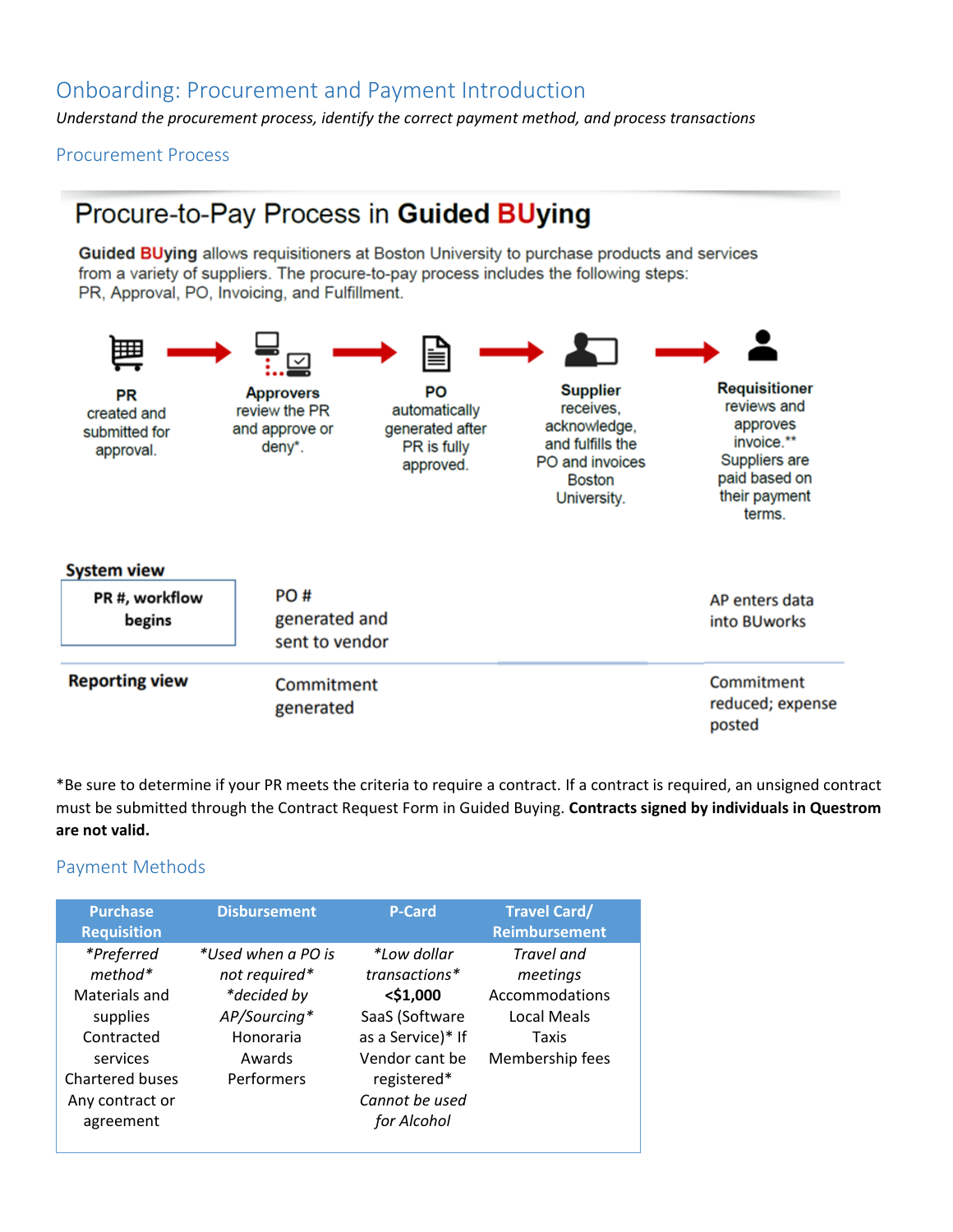### Activity: Determine best payment method

| My department expenses | Payment method |
|------------------------|----------------|
|                        |                |
|                        |                |
|                        |                |
|                        |                |
| Notes:                 |                |
|                        |                |
|                        |                |
|                        |                |
|                        |                |
|                        |                |
|                        |                |
|                        |                |
|                        |                |
|                        |                |
|                        |                |
|                        |                |
|                        |                |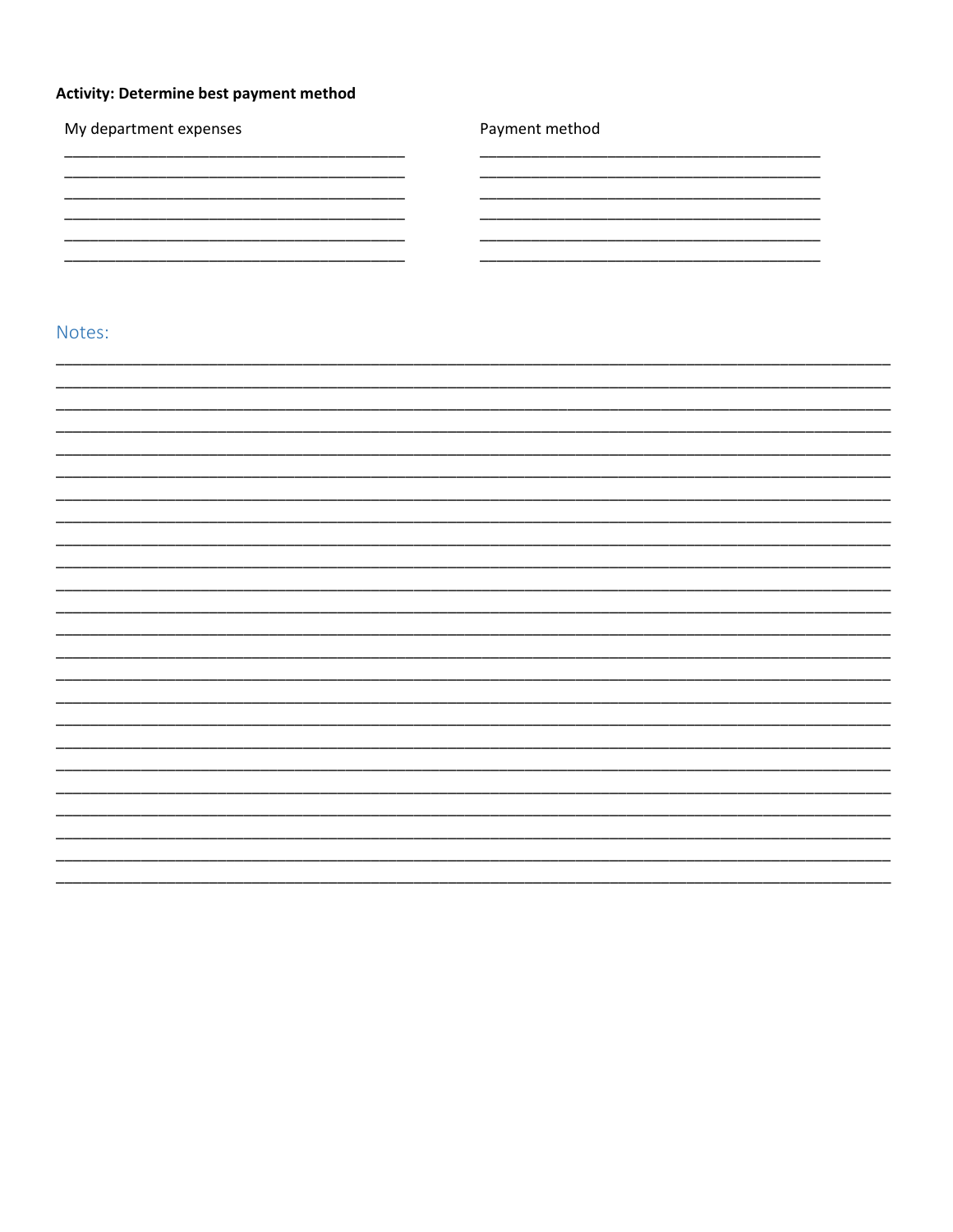# Purchase Requisition

#### **Activity: Personalization**

- ❑ Set Delivery Address
- ❑ Set Default Cost Center

#### **Activity: Create a Purchase Requisition to order pens from Guided Buying**

- ❑ Open new PR
- ❑ Follow along with the Purchase Requisition Catalog Order Guide from the Admin Toolkit under the Procurement Section
- ❑ On step 29, add Carol Desimone and Montanna Freeman as Watchers to the Order
- ❑ Add Carol Desimone as the Approver to the Order, for Orders less than \$500 (and, for Orders being Shipped to a Non-BU address)
- ❑ Complete the Order
- ❑ **PR will be saved in your profile and can be used for future reference**

## Disbursement

Disbursement online form available at the Accounts Payable website

#### **Required Information**

- Payee Name and Address
- Requestor Contact Information
- Disbursement Request Type
- GL and Cost Object; Amount
- **Approver**: Carol Desimone, **Email:** [qstadmin@bu.edu](mailto:qstadmin@bu.edu)
- Attachments: W-9 and Invoice (if honorarium, use memo with details of speech instead)
- Attachments For Wires (International Disbursements only): Invoice. bank letter that validates the bank account on bank letterhead, & W8-BEN (for individuals) or W8-BEN-E (business)

\*Note: **Disbursement Requests for Prizes**: Disbursement type= Non-Employee Prizes and Awards

GL- 500730 AWARDS- UNALLOWABLE. **Disbursement Requests for Honoraria**: Disbursement type = Honorarium **GL**: 500740 – HONORARIA -US CITIZEN, or 500745 – HONORARIA – FOREIGN

# Internal Service Request (ISR)

Used to request Internal Services (catering, events and conferences, police detail)

#### **Activity: ISR Form**

- ❑ Open BUWorks > Procurement Tab > Internal Service Request Tab
- ❑ Select Service Provider
- ❑ Input Requestor Information
- ❑ **Add Details of Order to Text Field** *(not notes: This field feeds into the BW Report)*
- ❑ Add Cost Distribution
- ❑ Attach Event Sheet (if available)